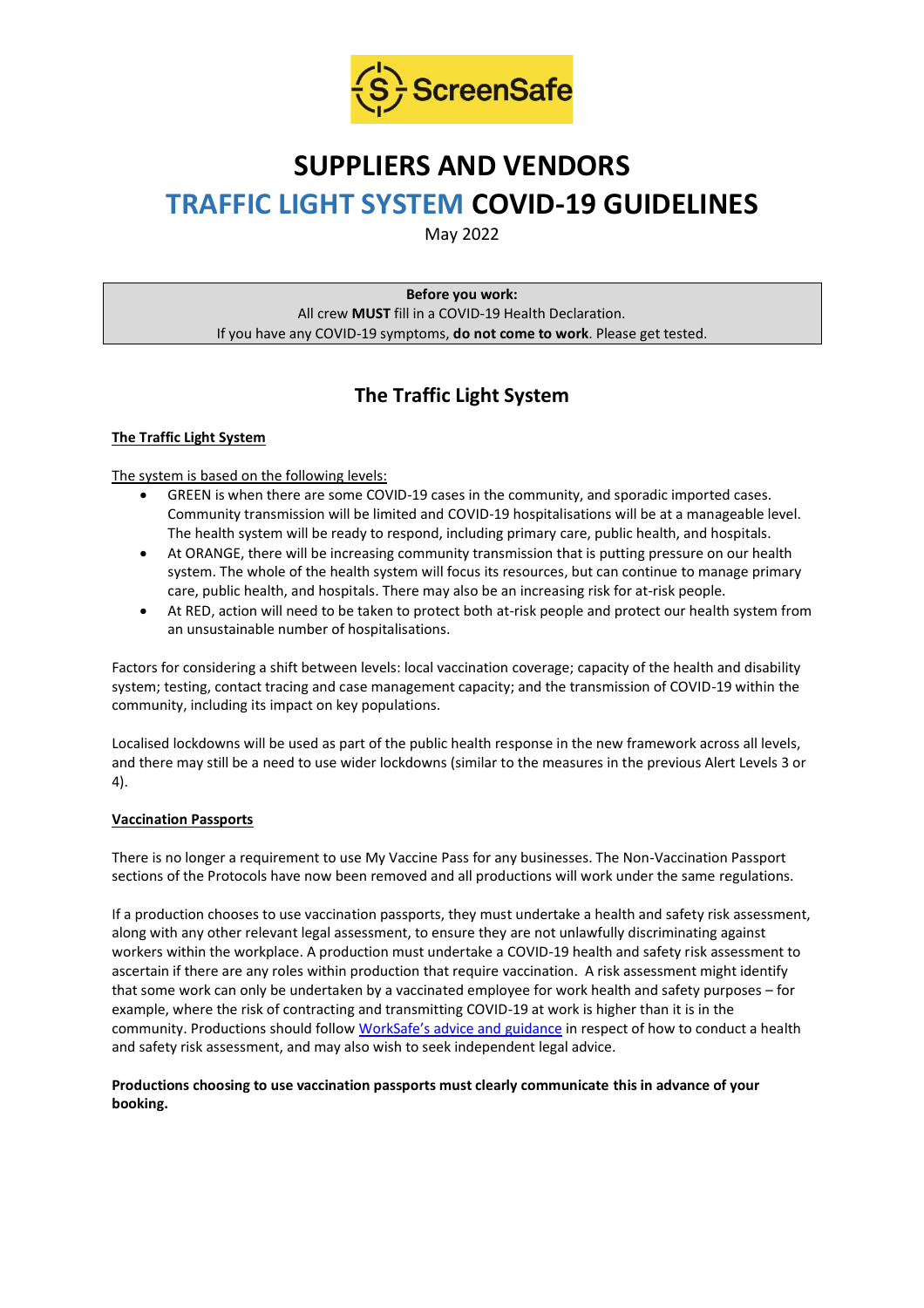|                                         | <b>RED</b>                    | <b>ORANGE</b>                | <b>GREEN</b>               |
|-----------------------------------------|-------------------------------|------------------------------|----------------------------|
| Expected                                | All scale productions,        | All scale productions,       | No restrictions on         |
| productions                             | provided they can work        | provided they can work       | production.                |
|                                         | with minimum 1m physical      | with a recommended 1m        |                            |
|                                         | distancing requirements       | physical distancing          |                            |
|                                         | and strict guidelines in      | requirement and              |                            |
|                                         | regards to Close Proximity    | appropriate guidelines in    |                            |
|                                         | work.                         | regards to Close Proximity   |                            |
|                                         |                               | work.                        |                            |
| Crew                                    | Crew to work from home        | Production should facilitate | No restrictions.           |
|                                         | where possible.               | crew working from home if    |                            |
|                                         |                               | appropriate.                 |                            |
|                                         | Day players, casuals and      |                              |                            |
|                                         | extras need stringent         |                              |                            |
|                                         | screening.                    |                              |                            |
| Physical                                | Minimum 1m                    | Recommended 1m               | No restrictions.           |
| Distancing                              |                               |                              |                            |
| Personal                                | Face coverings are strongly   | Face coverings are strongly  | PPE must be available for  |
| Protective                              | recommended.                  | recommended.                 | those who wish to (or who  |
| Equipment                               |                               |                              | are requested to) use it.  |
|                                         | Face coverings mandatory      | Face coverings are           |                            |
|                                         | on flights, public transport, | mandatory on flights,        | Face coverings are         |
|                                         | taxis, retail, public venues, | public transport, taxis,     | mandatory on flights.      |
|                                         | recommended whenever          | retail and public venues.    |                            |
|                                         | leaving the house.            |                              |                            |
| <b>Close Proximity</b>                  | Close Proximity work can      | Close Proximity work can     | No restrictions.           |
| <b>Work</b>                             | be undertaken with strict     | be undertaken with           |                            |
|                                         | PPE & hygiene measures in     | appropriate and agreed       | Vigorous hygiene standards |
| Make Up<br>$\qquad \qquad \blacksquare$ | place.                        | PPE & hygiene measures in    | to be maintained.          |
| Costume                                 |                               | place.                       |                            |
| <b>Stunts</b>                           | Please refer to the Close     |                              | Crew may be asked to wear  |
| <b>Close Actor</b>                      | Proximity guidelines.         | Please refer to the Close    | PPE.                       |
| Interaction                             |                               | Proximity guidelines.        |                            |
| Surveillance                            | Surveillance testing is       | Surveillance testing should  | Some productions may       |
| <b>Testing</b>                          | highly recommended.           | be considered.               | wish to utilise regular    |
|                                         |                               |                              | surveillance testing.      |
| Food / Catering                         | Contactless service only.     | Contactless service is       | General food hygiene       |
|                                         |                               | recommended.                 | standards are adhered to.  |
|                                         | Unit/Craft Services should    |                              |                            |
|                                         | be "café-style". Or           | Unit/Craft Services should   | Hand washing, sanitiser    |
|                                         | individual snack packages     | be "café-style". Or          | stations available in all  |
|                                         | can be prepared and           | individual snack packages    | eating areas.              |
|                                         | handed out.                   | can be prepared and          |                            |
|                                         |                               | handed out.                  |                            |

### **QUICK GUIDE TO THE TRAFFIC LIGHT LEVELS**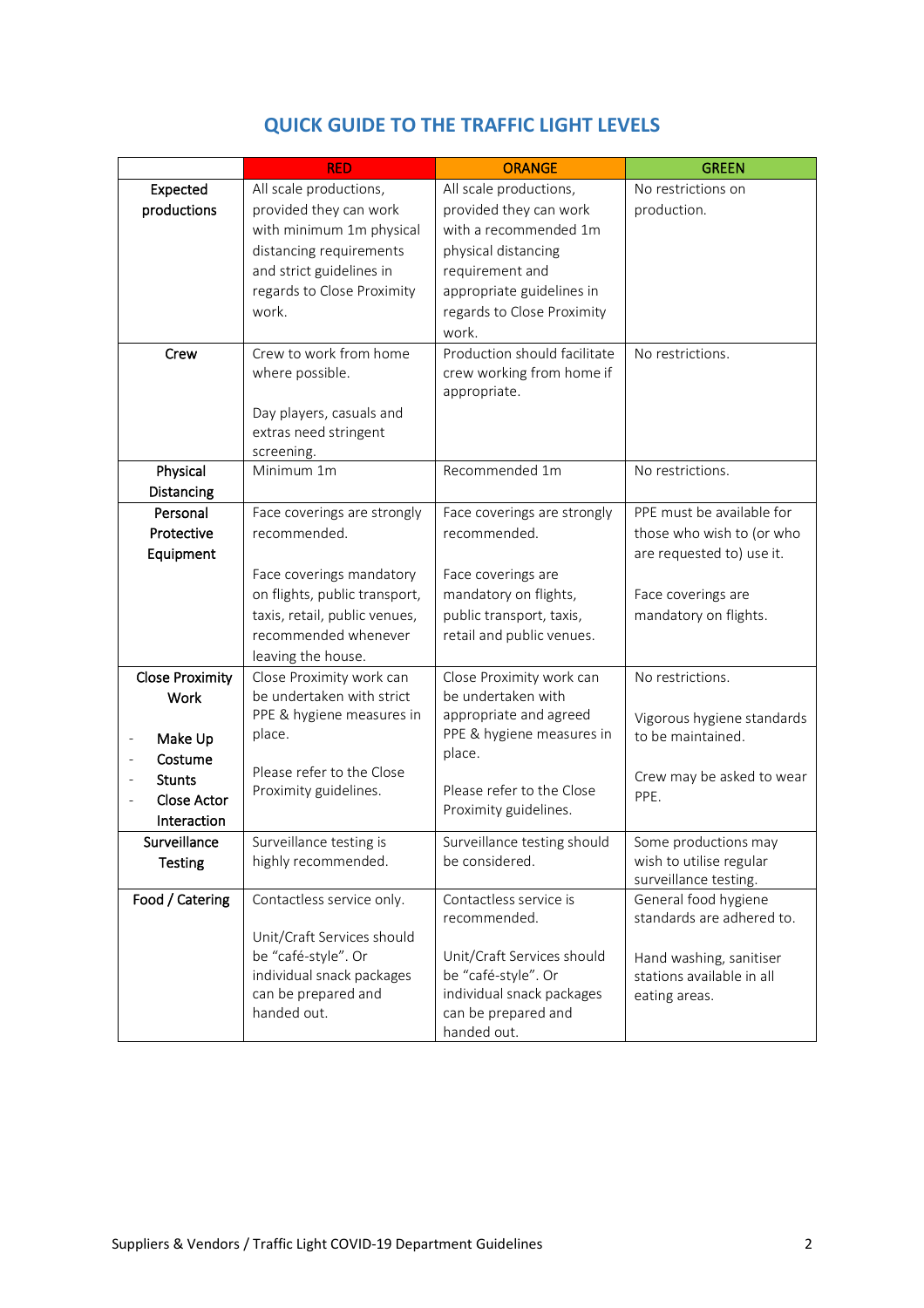### **DEPARTMENT SPECIFIC GUIDANCE – SUPPLIERS AND VENDORS**

**Suppliers & Vendors must be aware of and trained to work under the specific Traffic Light settings prior to commencing work, including the correct use of PPE and physical distancing requirements.**

**The below is a guide only and should be applied appropriate to the relevant regional Traffic Light Setting. The higher the Traffic Light level, the stricter adherence. Please consult with your H&S officer if you have any questions or concerns.**

#### **Introduction to Department undertakings:**

- Pre-Production tasks remote
- Pre-Production tasks in office
- Management and coordination of team, equipment and supplies
- Remote liaison with film crew in regard to creative and logistical requirements
- On-site liaison with film crew for pickup and return of equipment and supplies

#### **Contact Tracing:**

- Companies are encouraged to have contact tracing of some sort in place, but it is no longer a Government requirement.
- All workers or approved site visitors must sign a COVID-19 Declaration before starting work or visiting a work site
- If using vaccination passports, please ensure anyone entering the business has a valid and current vaccination passport.
- All entry and exit points should be controlled and monitored.
- All workers should keep a log of non-worksite locations (i.e. stores, etc.) and interactions (meeting suppliers, location owners, etc.) they have during working hours.
- All workers are recommended to keep note of their interactions outside of work hours (whilst on a job).

#### **Personal Hygiene Requirements and Measures**

- Any worker who feels unwell must not come to work, if unwell at work they must go home.
- If a worker displays any of the symptoms of COVID-19, please call Healthline immediately (0800 358 5453) or your doctor. Production and the Health & Safety Departments must also be notified. And all close contact workers to be identified.
- If a person or persons are confirmed or probable cases of COVID-19, site closure(s) should be considered. This decision should be made on the advice of a public health officials based on information on the extent of the exposure.
- Please wash/sanitise your hands upon arrival at a work site.
- A strict personal hygiene & hand washing/sanitising regime must be observed in line with the ScreenSafe and Ministry of Health guidelines.
- Personal work stations to be cleaned/sanitised each day.
- In accordance with Ministry of Health guidelines, PPE (gloves and masks) should be available.
- Within all Traffic Light Settings, face coverings are strongly recommended. And it would be expected that most productions will require them as part of their H&S plan.
- If you choose to wear PPE, the type is up to you and should be based on the level of risk for your business or service, the working proximity, the physical work area, and the length of time people are together.
- Work should only be completed within one metre if it can't otherwise be achieved. The time spent in Close Proximity needs to be kept to a minimum.

#### **Work Space Hygiene**

**On and off set**

- Hand sanitising stations and PPE (gloves, masks) should be readily available at office/warehouse/yard and outside of communal facilities (ie. Portaloos).
- Equipment cleaning products should be readily available at production office/ warehouse/yard.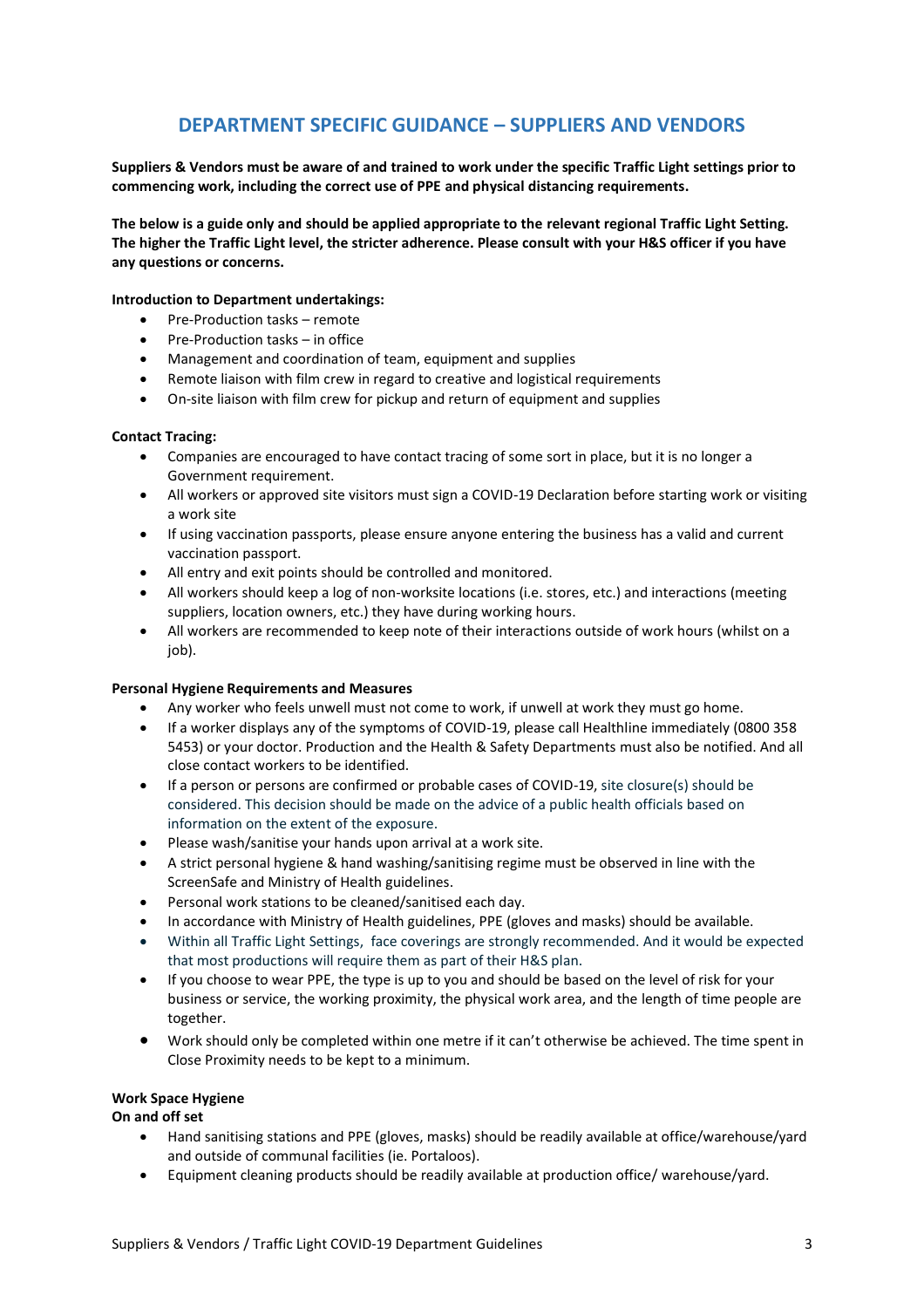- Consider workspace layout, avoid face to face desks, and space desks 2 meters apart where possible. Engineered barriers are necessary where this separation is not practicable.
- Laptop/screen/equipment cleaning products should be readily available in the office.
- Office equipment to be used only by one person as much as possible (i.e. laptops, printers, scanners, stationery, etc.).
- Common work surfaces in production offices to be cleaned regularly (i.e. door handles, shared photocopiers, taps, light switches, etc.).
- Regular cleaning of computer terminals and phones.
- A cleaning record should be kept.
- Sanitise surfaces & mop floors at the end of each day where required.
- Rooms should be well ventilated / windows opened to allow fresh air circulation.
- Air conditioning should be run on fresh air setting, not on recirculate.
- Stairs should be used in preference to lifts.
- Designate a specific contactless delivery spot for each site. Unless impracticable, all deliveries should be to the gate/door of the site only.

#### **Equipment**

- Consider a tag system for identifying cleaned equipment to save time.
- Everything should live cleaned in a case. Assume cases/handles are always exposed and require hand washing after handling.
- Consider investing in or hiring a sanitising fogging machine to sanitise warehouse or equipment storage areas to avoid additional time/staff resourcing to individually clean/spray equipment.
- Staffing and physical distancing considerations should be given to lifting and moving of heavy equipment.
- If sub-renting equipment from other suppliers, ensure the items are sanitised prior to handover to customer.

#### **Kitchen & Catering**

- Stagger lunch where possible and apply physical distancing measures.
- Depending on the current level, consider no open snacks, fruit or shared food.
- Consider lunch box style lunches to be prepared, or where appropriate, subsidy for workers who are required to bring own lunch.
- All communal cutlery & crockery must be sterilised in dishwasher. Compostable cutlery & crockery to be used if sterilisation is not possible.
- Communal kitchen items to be sanitised before & after use.

#### **Toilets, Showers & Drying Rooms**

- Physical distancing rules also apply to the use of shared facilities, including toilets, shower and drying rooms.
- Sanitising stations on location available outside of communal facilities (i.e. portaloos).
- If numbers require then add additional toilet facilities, i.e. portaloos
- Hygiene posters and signage should be clearly visible in shared spaces like kitchens, toilets, entrances and exits, etc.

### **Interaction with Other Departments, External Vendors, Suppliers**

#### **Meetings**

- Staff members to keep within their own bubble as far as reasonably practicable.
- All interactions with customers and the public must be as per physical distancing protocols.
- As far as practicable, a paperless office should be the goal. I.e. no handing out of physical paperwork unless essential.
- Staff should keep a daily log of their interactions with external vendors/suppliers/customers.
- Staff or company meetings to be remote or on digital platforms as far as practicable. Or hold meetings in open areas wherever possible.
- Physical distancing to be maintained in meetings. Use of a face covering is strongly recommended.
- PPE should be available for essential meetings.

#### **Equipment Prep On Site**

• Initial discussions with customers be done remotely via digital platforms like Zoom, etc. whenever practicable.